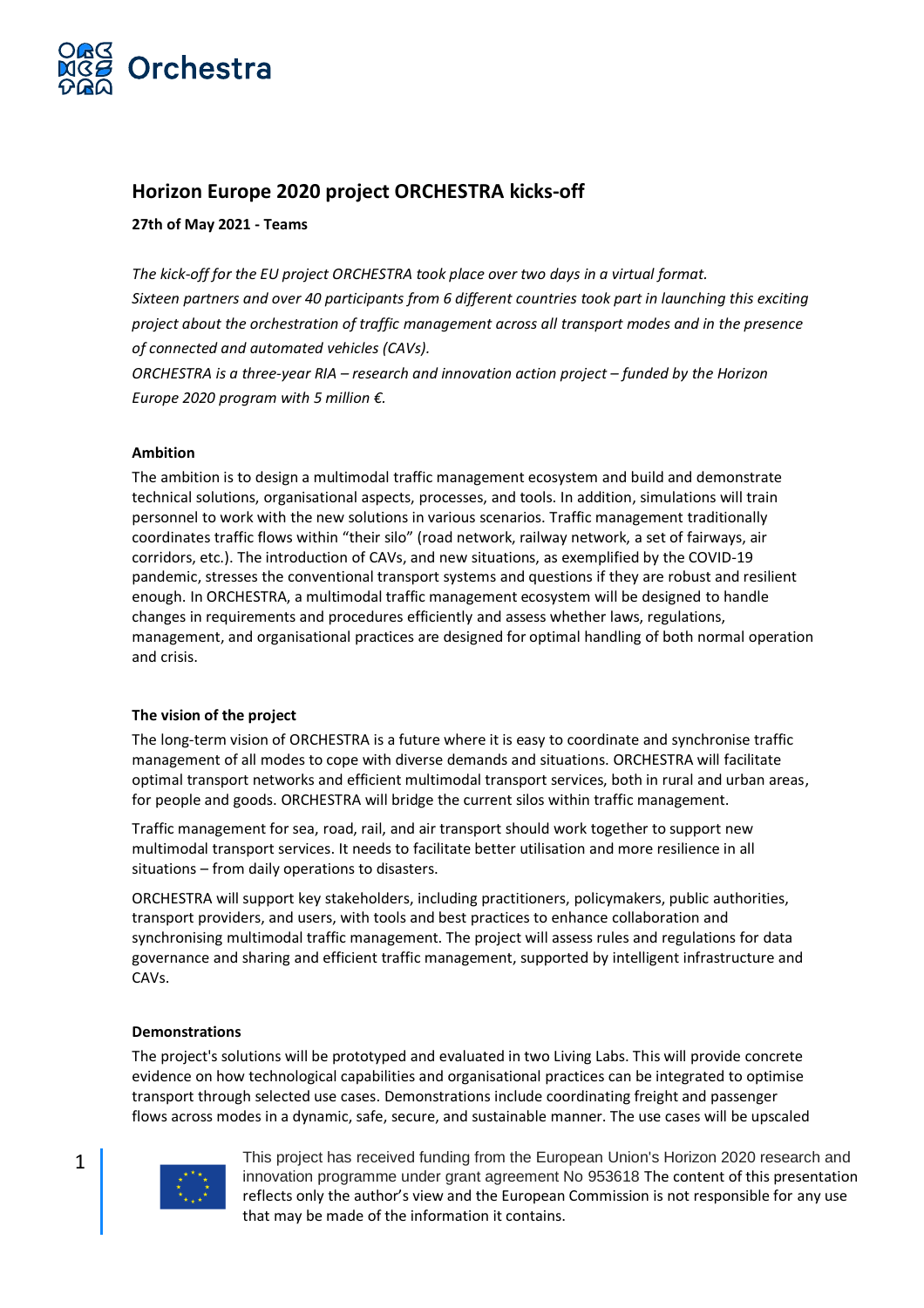

through simulations to evaluate complex multi-actor actor scenarios and manage irregularities (including disasters).



*Figure 1 Multimodal traffic management in the two Living Labs - person (Italy) and freight (Norway) transport*

- Milan Malpensa airport will focus on efficient door-to-gate routing according to preferences (fastest, cheapest, etc.) to optimising traffic and passenger flow in Italy.
- In Norway Herøya Industrial Park, the pilot will focus on fully automatization by facilitating and aligning traffic management measures.

# **Orchestra project fact sheet**

**Name of project:** ORCHESTRA

**Total cost:** 5.2 million €

**EU Contribution:** 5.0 million €

**Coordinator:** ITS Norway

**Partners:** ITS Norway, SINTEF, Technische Universitet Delft, Haute Ecole Specialisee De Suisse Occidentale, Certx, IKEM, IOTA Foundation, Societa Per Azioni Esercixi Aeroportuali (SEA), Deep Blue, FSTechnology, CEREMA, Applied Autonomy, Herøya Industripark, Norwegian Public Roads Administration, ENAV and its linked third party Techno Sky

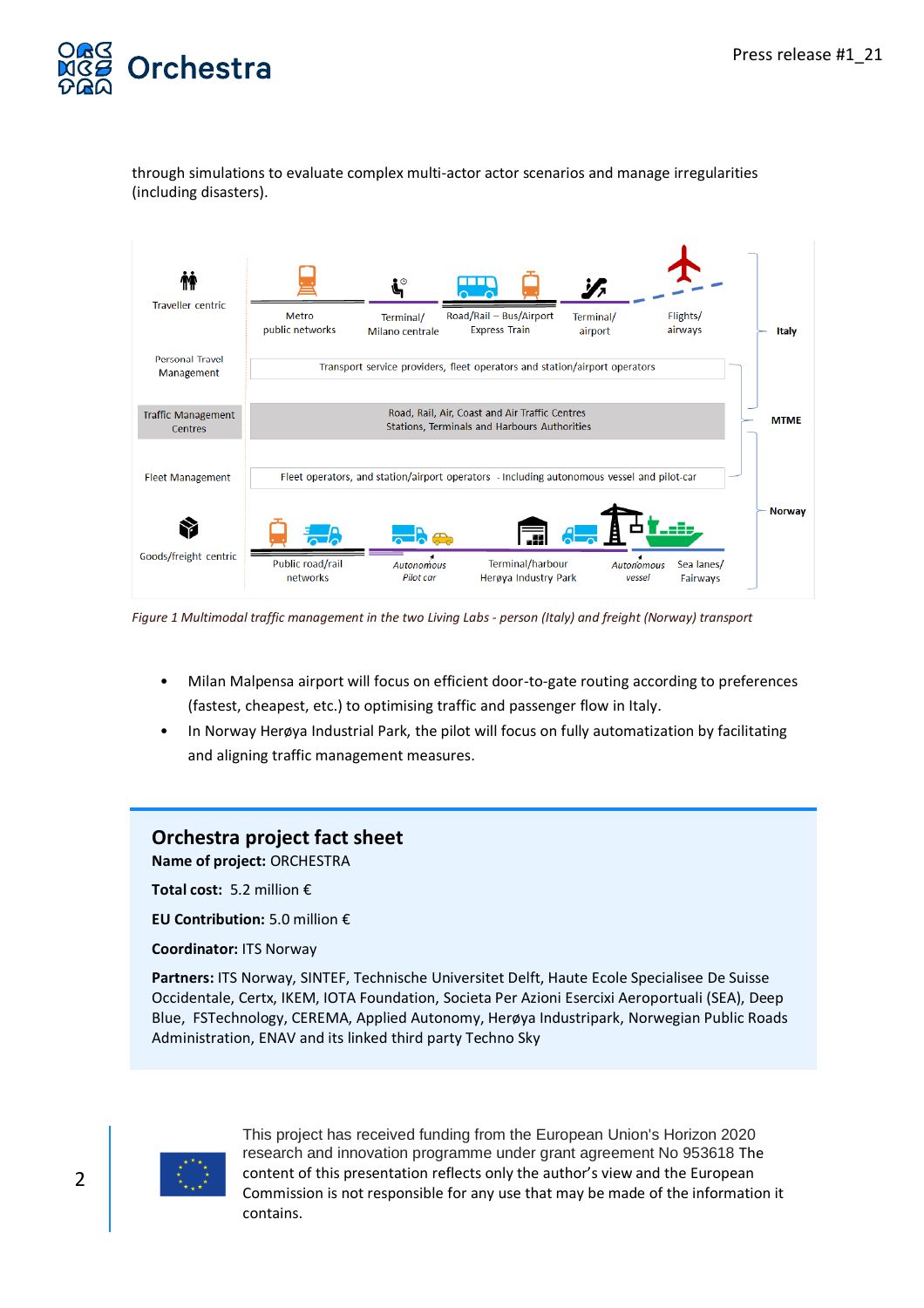

# **Contact**

**Project coordinator:** *Runar Søråsen* [runar.sorasen@its-norway.no](mailto:runar.sorasen@its-norway.no)  **Communication coordinator**: *Jenny Simonsen* [jenny.simonsen@its-norway.no](mailto:jenny.simonsen@its-norway.no)

in @orchestra2020

Website: To be launched in June

@orchestra2020



*Figure 2 Selection of partners joining the second kick-off meeting*

**Companies part of Orchestra**

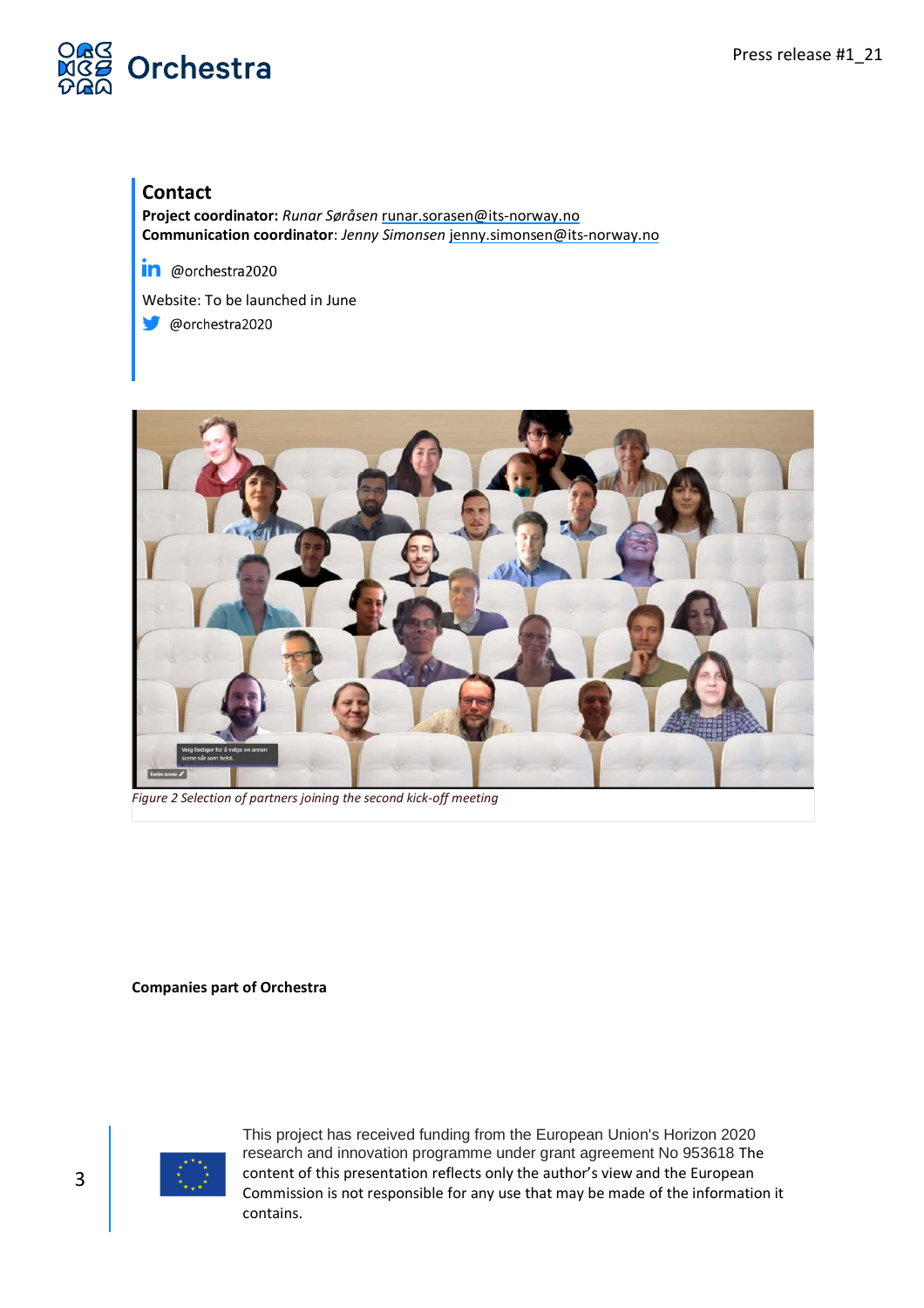

| ITS<br>Norway<br>$\prec$                                                 | deepblue<br>consulting & research | <b>ES SE<br/>RÉPUBLIQUE<br/>FRANÇAISE</b><br>Sen<br>Sen<br><b>Cerema</b> | الالت<br><b>HEROYA</b><br><b>INDUSTRIPARK</b><br>www.heroya-industripark.no |
|--------------------------------------------------------------------------|-----------------------------------|--------------------------------------------------------------------------|-----------------------------------------------------------------------------|
|                                                                          | <b>QUE AND INCOURS</b>            |                                                                          | <b>OTA</b><br><b>FOUNDATION</b>                                             |
| Information<br>Sharing<br>Company                                        | <b>SINTEF</b> TUDelft             |                                                                          | <b>APPLIED AUTONOMY</b>                                                     |
| <b>Statens vegvesen</b><br>Norwegian Public Roads<br>Administration      | Techno Sky                        | <b>CERTX</b> <sup>a</sup>                                                | Milan<br><b>Airports</b>                                                    |
| <i>CHNOLOGY</i><br><b>FERROVIE DELLO STATO ITALIANE</b><br><b>GRUPPO</b> |                                   |                                                                          |                                                                             |

# **About ITS Norway**

ITS Norway is a membership association for everyone in the transport industry. The association works to develop, promote, and coordinate the implementation of ITS in Norway. The goal is to promote smarter, safer, and more sustainable transport.

# **About SINTEF**

SINTEF is a broad, multidisciplinary research organisation with top-level international expertise in the fields of technology, the natural sciences, medicine, and the social sciences. We conduct contract R&D as a partner for the private and public sectors, and we are one of the largest contract research institutions in Europe. SINTEF is the Technical Manager of ORCHESTRA.

# **About Enav S.p.A.**

ENAV is the Italian air navigation service provider, ensuring safety and reliability 24/7 for the 2 million flights handled yearly from the control towers of 45 airports and 4 Area Control Centres (ACC). With a workforce of 4,200, the company provides air navigation services to its numerous customers, the airlines that fly over Italian airspace. Long considered among the European "big five" for operating performance and innovation, ENAV is a key part of the international Air Traffic Management system.

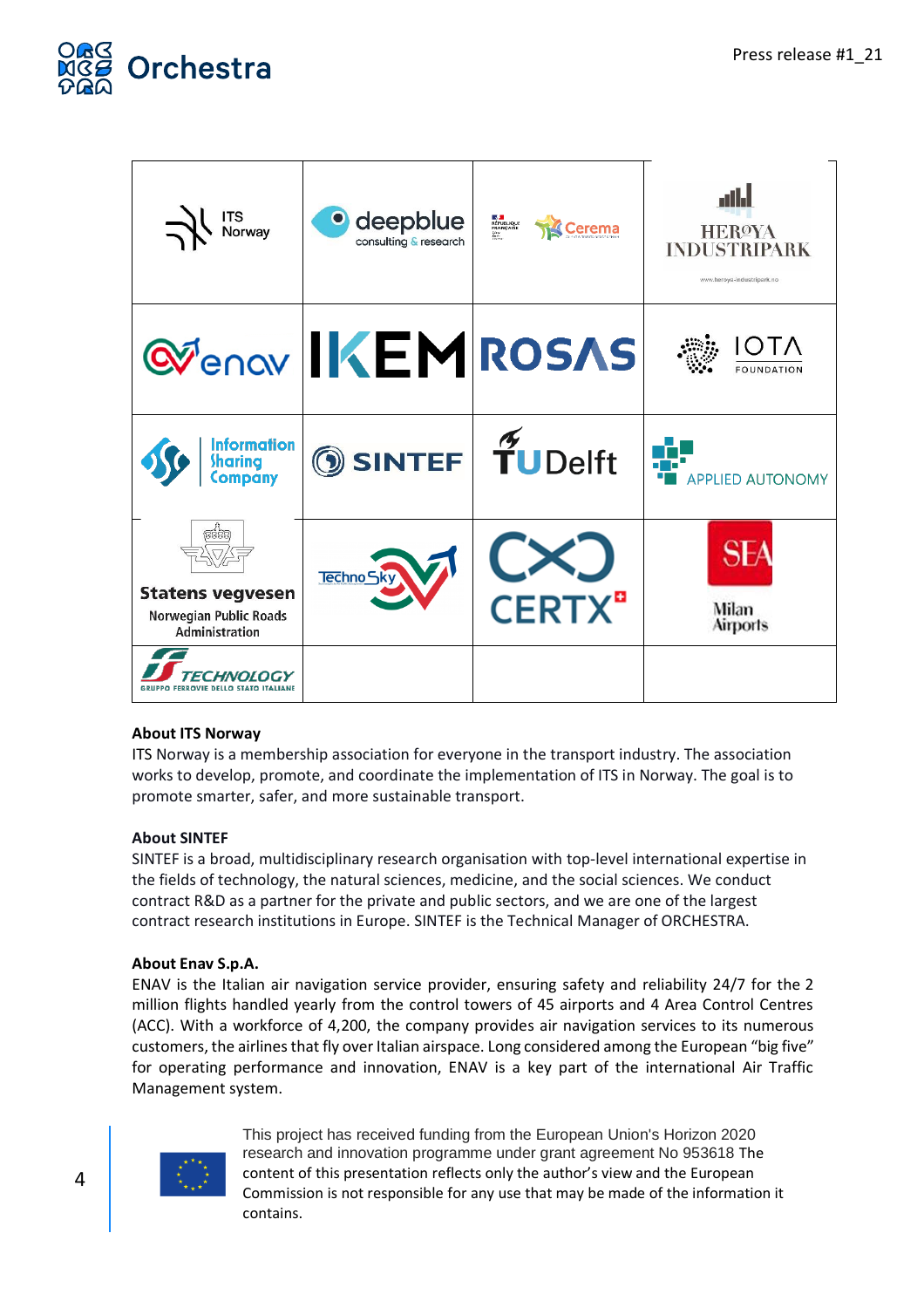

#### **About Techno Sky (ENAV's LTP).**

Techno Sky is ENAV's logistics and maintenance company that ensures full, seamless operating efficiency and availability of Italy's ATC (Air Traffic Control) installations, systems, and software products. It manages and maintains 44 radar systems, 121 telecommunication centres, 68 weather systems, 239 navigational aid systems, and 28 software systems for a total number of 30,493 ATM applications in operation at 45 airports, 4 Area Control Centres and 54 remote sites.

#### **About IKEM**

IKEM is an independent research institute founded in 2009, which is based in Berlin. IKEM focuses on research and project management in the field of energy, mobility and climate protection. The main research focus is on the interactions between the legal, economic and political frameworks. It is an accredited non-governmental organization with the UN Economic and Social Council and a associated research institute of Greifswald University.

#### **About IOTA Foundation**

The IOTA Foundation is a global not-for-profit foundation incorporated and headquartered in Germany. The IOTA Foundation's mission is to support the research and development of new distributed ledger technologies (DLT), including the IOTA Tangle. In addition, the Foundation encourages the education and adoption of distributed ledger technologies through the creation of ecosystems and the standardization of these new protocols. The IOTA Tangle moves beyond blockchain by providing the world's first scalable, feeless and fully decentralized distributed ledger technology. The Tangle uses its unique technology to solve three fundamental problems with blockchain technology: high fees, scaling and centralization.

#### **About NPRA (Norwegian public road administration)**

The NPRA is an administrative body and a provider of national public services, subordinate to the Ministry of Transport and Communications. The NPRA is the roads authority for national roads and is responsible for managing, researching, planning, building, operating, and maintaining national roads. We are also the licensing authority for national ferry connections and for passenger and goods transport and allocate exclusive rights to operate national ferry connections. The NPRA has the authoritative responsibility within ITS (Intelligent Transport Systems) to develop a futureoriented comprehensive and coherent road transport system. We have the authority to adopt regulations in certain fields, and we specify standard requirements for all public roads (national roads, county roads and municipal roads).

Our mission is to develop and facilitate a comprehensive and coherent future-oriented transport system for the entire country, promoting mobility and traffic flow, reducing transport accidents, and contributing to the desired transition into a low-emission society.

#### [Read more about NPRA](https://www.vegvesen.no/en/home)

# **About CEREMA**

CEREMA, which stands for Centre for Studies and Expertise on Risks, the Environment, Mobility, and Urban planning, is the French major public agency for developing public expertise in the fields of urban planning, regional cohesion and ecological and energy transition for resilient and climate-neutral cities and regions. It has a staff of 2,600 people, out of which 500 are dedicated to

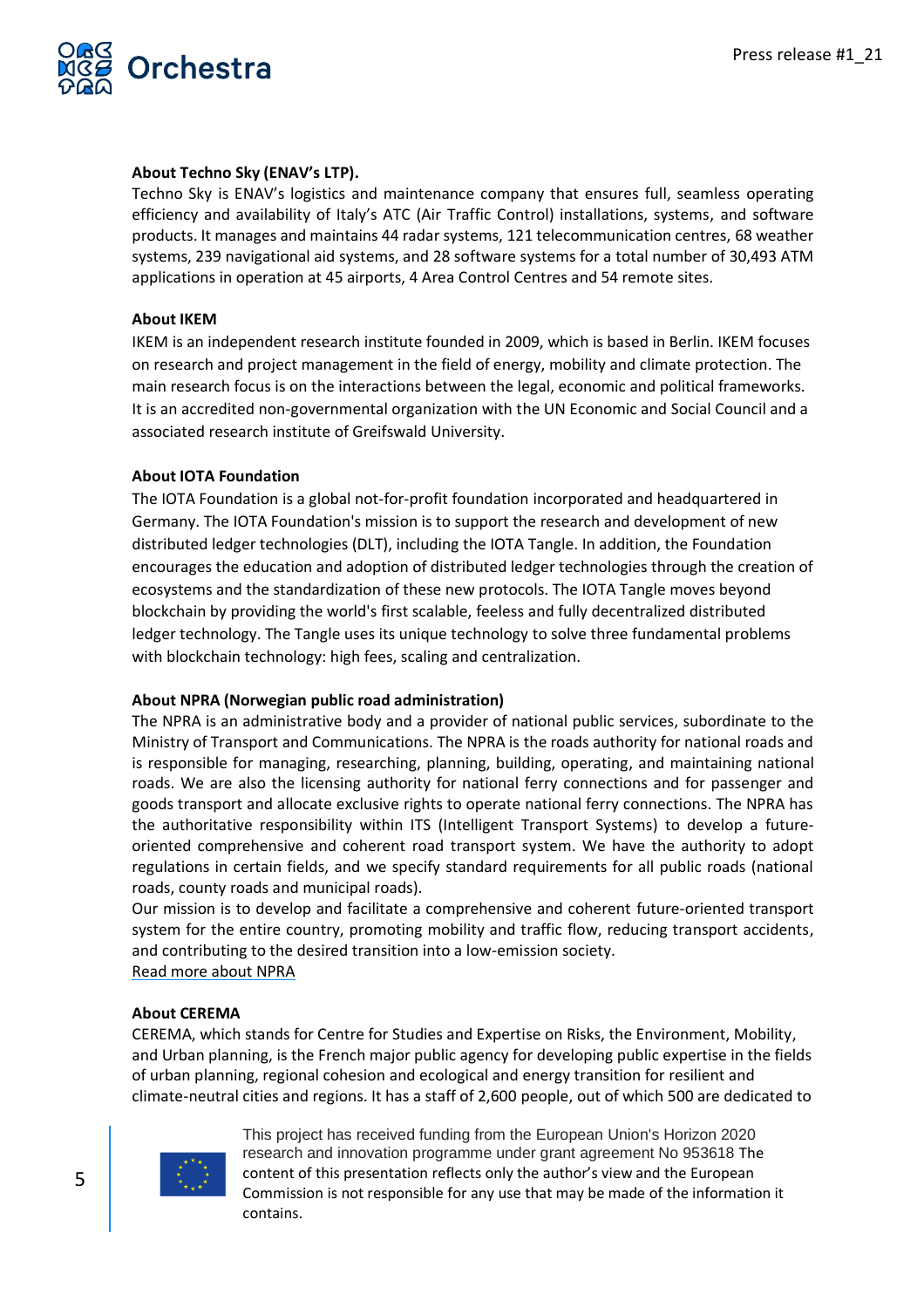

research and innovation activities. CEREMA is an integrator of skills with a unique approach from research to proof-of-concept and effective launch, including evaluation.

#### **About CertX**

CertX is the first Swiss accredited Certification body in Functional safety and security domain. CertX plans to offer the certification of Safety  $\&$  Security relevant products, Safety  $\&$  Security Engineers/Managers and also to Safety & Security related quality management systems.

#### **About Deep Blue**

Deep Blue Deep Blue is a research and consultancy Italian SME specialised in the human factor, user-centred design, safety, security, and validation in the Transport, ICT, Healthcare, and Manufacturing domains. Deep Blue has a multidisciplinary team of specialists in safety, security and dependability, human factors, cognitive psychology, interaction design, and engineering.

The company's area of activity is the analysis and user-centred design of innovative systems, with a particular focus on the interaction, integration, and allocation of functions between their human, procedural, and equipment components.

#### **About HIP (Herøya Industrial Park, Norway)**

Herøya Industrial Park is one of the biggest industrial parks in Norway and is situated in the municipality of Porsgrunn in Telemark, 150 km south of Oslo. With its strategic location on the coast in the far south of Norway, Herøya Industrial Park is the best choice for export companies and anyone else who needs fast, efficient links with Europe and the rest of the world. About 80 businesses with approx. 2.500 employees have established themselves at Herøya Industrial Park. They represent a wide range of sizes and sectors – from industrial and maintenance companies with many hundreds of employees to smaller start-ups with just a few employees.

#### **About TU Delft**

Delft University of Technology, also known as TU Delft, is the oldest and largest Dutch public technical university. Located in Delft, Netherlands, it is consistently ranked as one of the best universities in the Netherlands, and as of 2020 it is ranked by QS World University Rankings among the top 15 engineering and technology universities in the world. With eight faculties and numerous research institutes, it has more than 26,000 students (undergraduate and postgraduate) and 6,000 employees (teaching, research, support, and management staff). TU Delft's mission is impact for a better society.

#### **About FST**

FSTechnology S.p.A is the ICT Company of the Ferrovie dello Stato Italiane Group (FS Group) that manages the existing FS ICT landscape composed by more than 800 application systems and more than 450 employees with ICT professional skills. FSTechnology provides to the companies of the group the following services:

- a) ICT Services to Ferrovie dello Stato Italiane Group and to the Market;
- b) Outsourcing and management of:
- Technological infrastructures;
- ICT business architectures;
- Service Center for data management and network management;